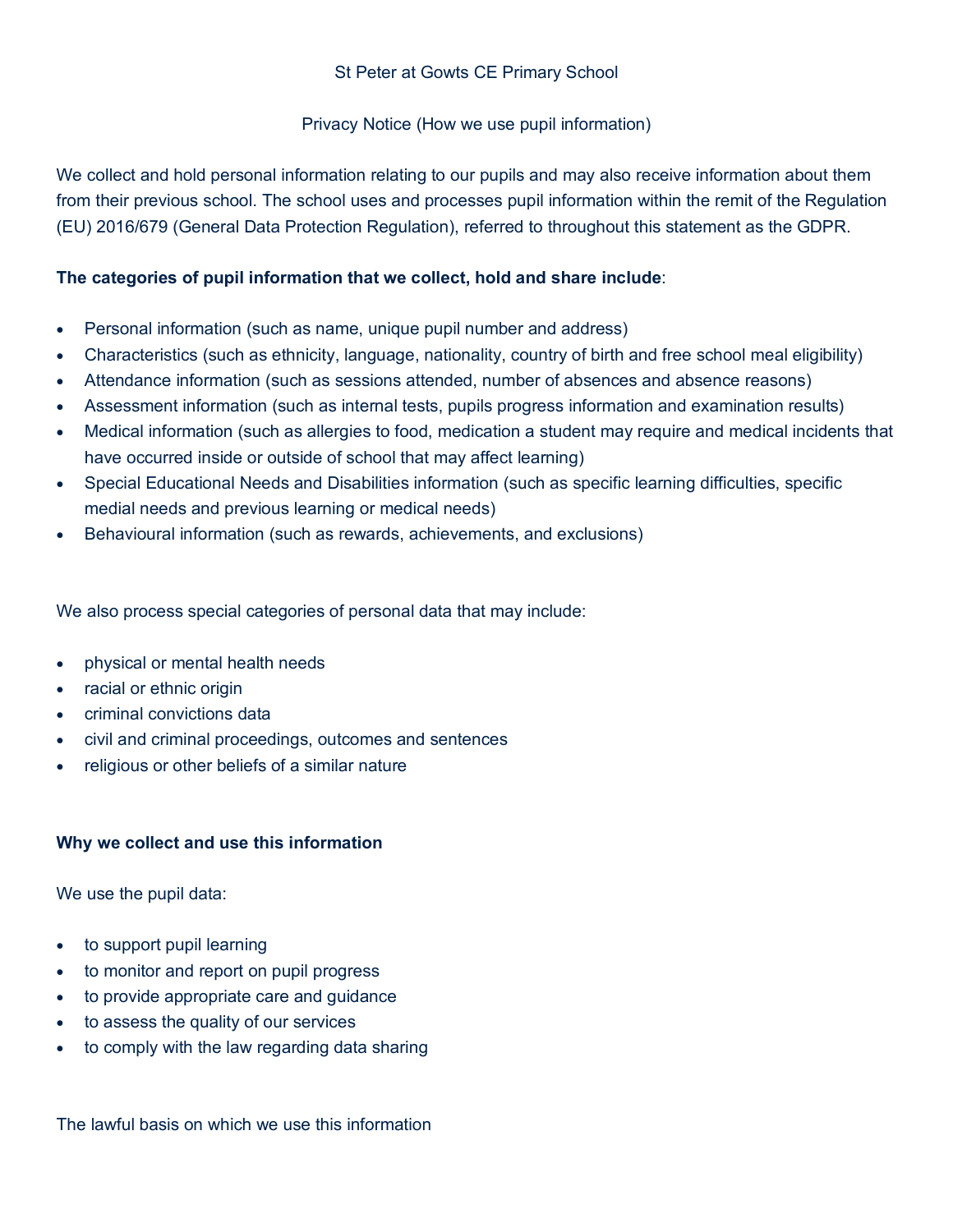We collect and use pupil information under Article 6 and Article 9 of the GDPR, this enables the school to process information such as assessments, special educational needs requests, Departmental Censuses under the Education Act 1996 and the Education Act 2005, examination results and other such data processes that relate educational data to the individual within the requirements for the school to provide education for the individual.

## **Collecting pupil information**

Whilst the majority of pupil information you provide to us is mandatory, some of it is provided to us on a voluntary basis. In order to comply with the General Data Protection Regulation, we will inform you whether you are required to provide certain pupil information to us or if you have a choice in this.

#### **How do we collect your personal data?**

Information may be collected in many different ways but predominantly as set out below:

- Registration forms- school registration forms when the pupil starts our school and Common Transfer File (CTF) or secure file transfer from previous school
- Face to face If you attend our school or we visit you we may collect your personal data.
- Emails If you email us we may keep a record of your email address and the email as evidence of the contact. We are unable to guarantee the security of any email initiated by you and we recommend that you keep the amount of confidential information you send to us via email to a minimum.

#### **Storing pupil data**

We hold pupil data in line with our Data Retention Guidelines.

#### **Who we share pupil information with**

We routinely share pupil information with:

- schools and other educational environments that the pupils attend after leaving us
- our local authority
- the Department for Education (DfE)
- the Police and Law Enforcement
- the School Nursing Team
- Examination Boards

#### **Why we share pupil information**

We do not share information about our pupils with anyone without consent unless the law and our policies allow us to do so.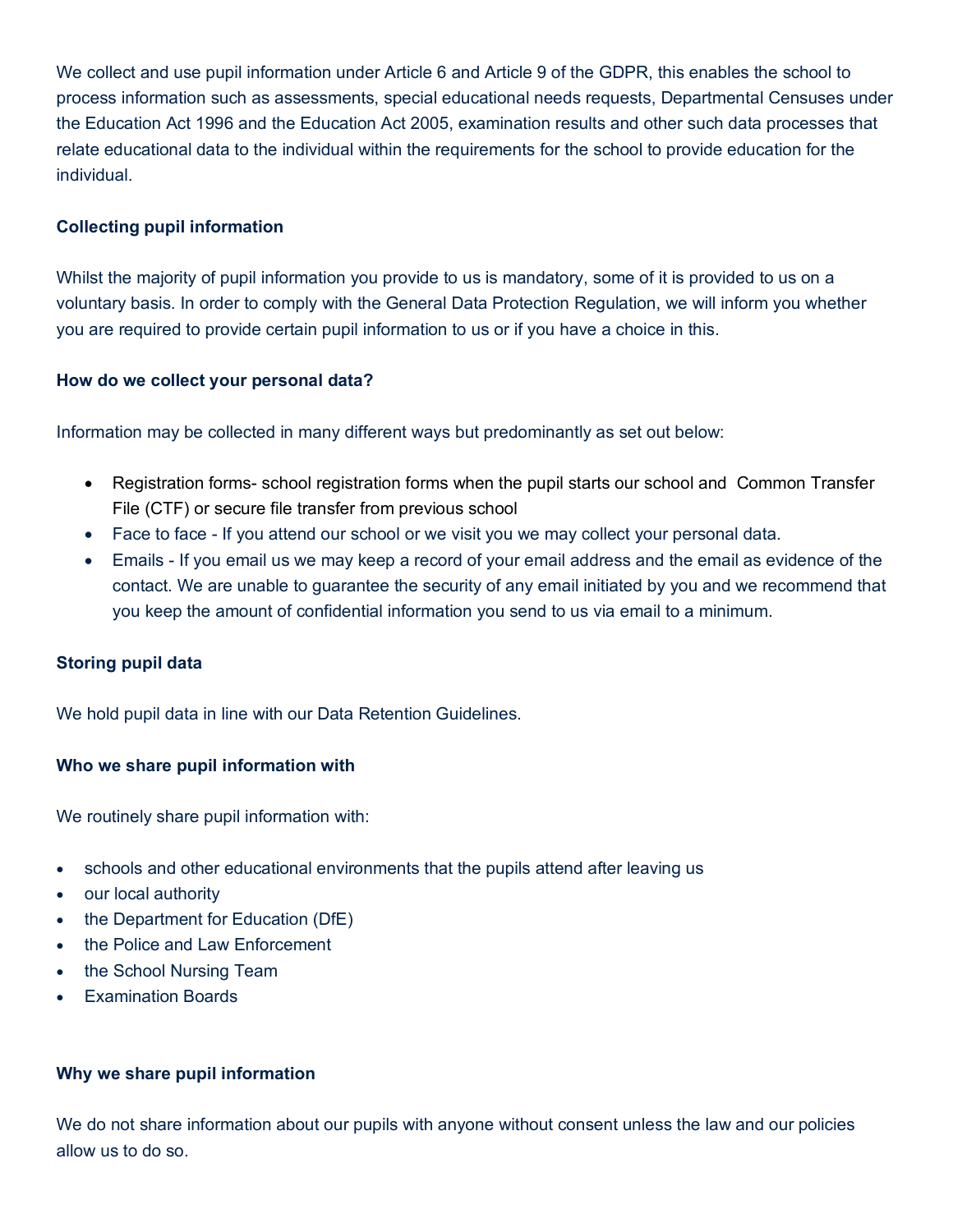We share pupils' data with the Department for Education (DfE) on a statutory basis. This data sharing underpins school funding and educational attainment policy and monitoring.

We are required to share information about our pupils with the (DfE) under regulation 5 of The Education (Information About Individual Pupils) (England) Regulations 2013.

### **Data collection requirements**

To find out more about the data collection requirements placed on us by the Department for Education (for example; via the school census) go to https://www.gov.uk/education/data-collection-and-censuses-for-schools.

## **The National Pupil Database (NPD)**

The NPD is owned and managed by the Department for Education and contains information about pupils in schools in England. It provides invaluable evidence on educational performance to inform independent research, as well as studies commissioned by the Department. It is held in electronic format for statistical purposes. This information is securely collected from a range of sources including schools, local authorities and awarding bodies.

We are required by law, to provide information about our pupils to the DfE as part of statutory data collections such as the school census. Some of this information is then stored in the NPD. The law that allows this is the Education (Information About Individual Pupils) (England) Regulations 2013.

To find out more about the NPD, go to https://www.gov.uk/government/publications/national-pupil-databaseuser-guide-and-supporting-information.

The department may share information about our pupils from the NPD with third parties who promote the education or well-being of children in England by:

- conducting research or analysis
- producing statistics
- providing information, advice or guidance

The Department has robust processes in place to ensure the confidentiality of our data is maintained and there are stringent controls in place regarding access and use of the data. Decisions on whether DfE releases data to third parties are subject to a strict approval process and based on a detailed assessment of:

- who is requesting the data
- the purpose for which it is required
- the level and sensitivity of data requested: and
- the arrangements in place to store and handle the data